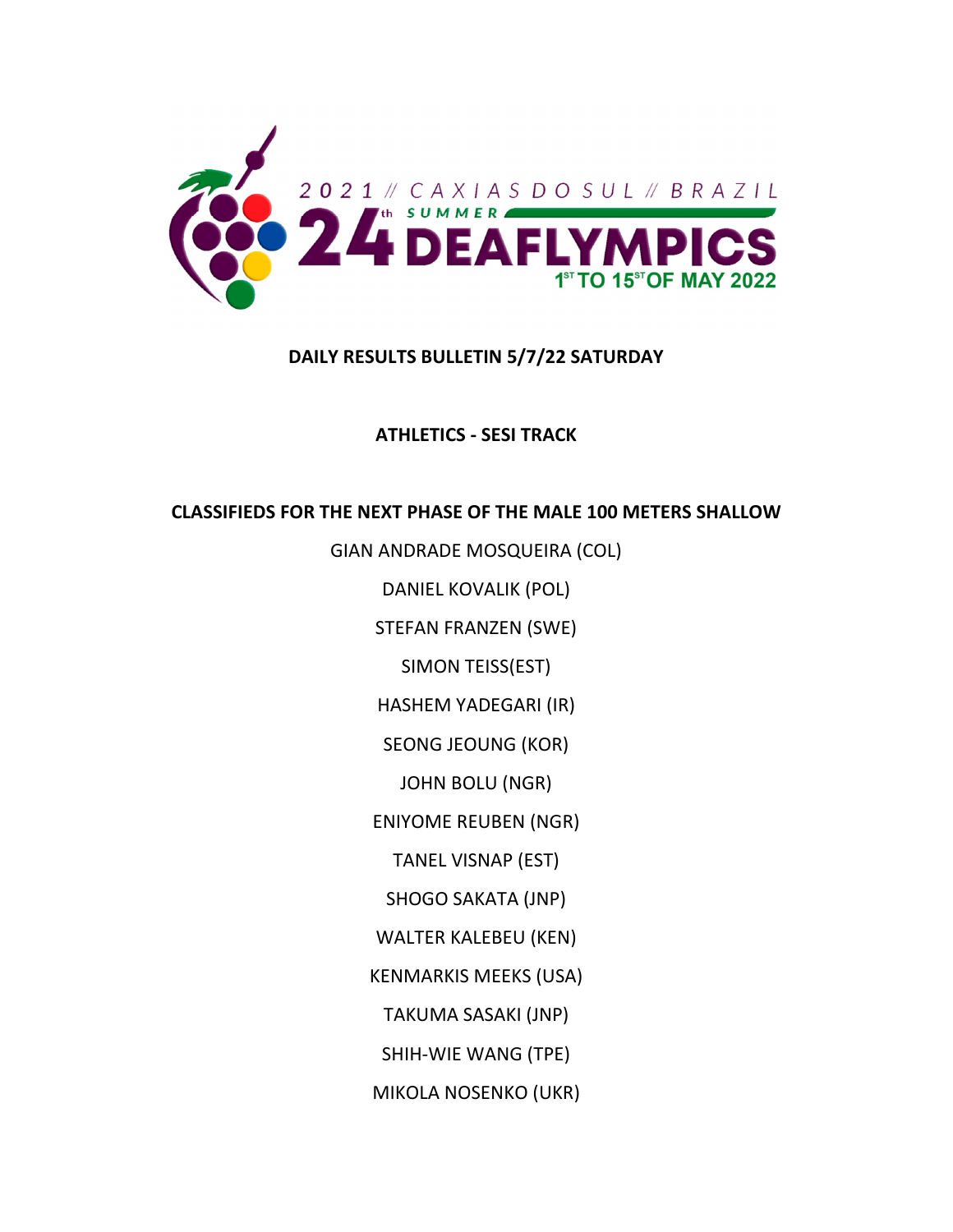BARTOLMIEJ JANDA (POL)

VASYL TARAN (UKR)

MAKI YAMADA (JNP)

DMYTRO UYSHYNSKYI (UKR)

JERSON ESPINOZA (ECU)

Jr. DWAYNE ESPER (USA)

DANIEL STEMPURSKI (POL)

NURUDEEN BADMUS (NGR)

HYEOKJUN GONG (KOR)

XAVIER OGANDO VALDEZ (DOM)

RUBEN CARRILLO CASADIEGO (COL)

OBAKENG TLHAKO (RSA)

RASTISLAV JELINEK (SUK)

SIMON SHARAPO (SWE)

GARETH ASHTON (USA)

ERLY LARRUDET GIL (CUB)

SANTERI TANNER (FIN)

#### **CLASSIFIED FOR THE NEXT PHASE OF THE MEN'S 400 METERS**

YASIN SUZEN(TUR) NESTOR ELIAS (VEN) EMERSON CHALA (ECU) TSUYOSHI YAMAMOTO (JNP) MATEUSZ BOROSWSKI (POL) OSKAR GOLE BIOWSKI (POL)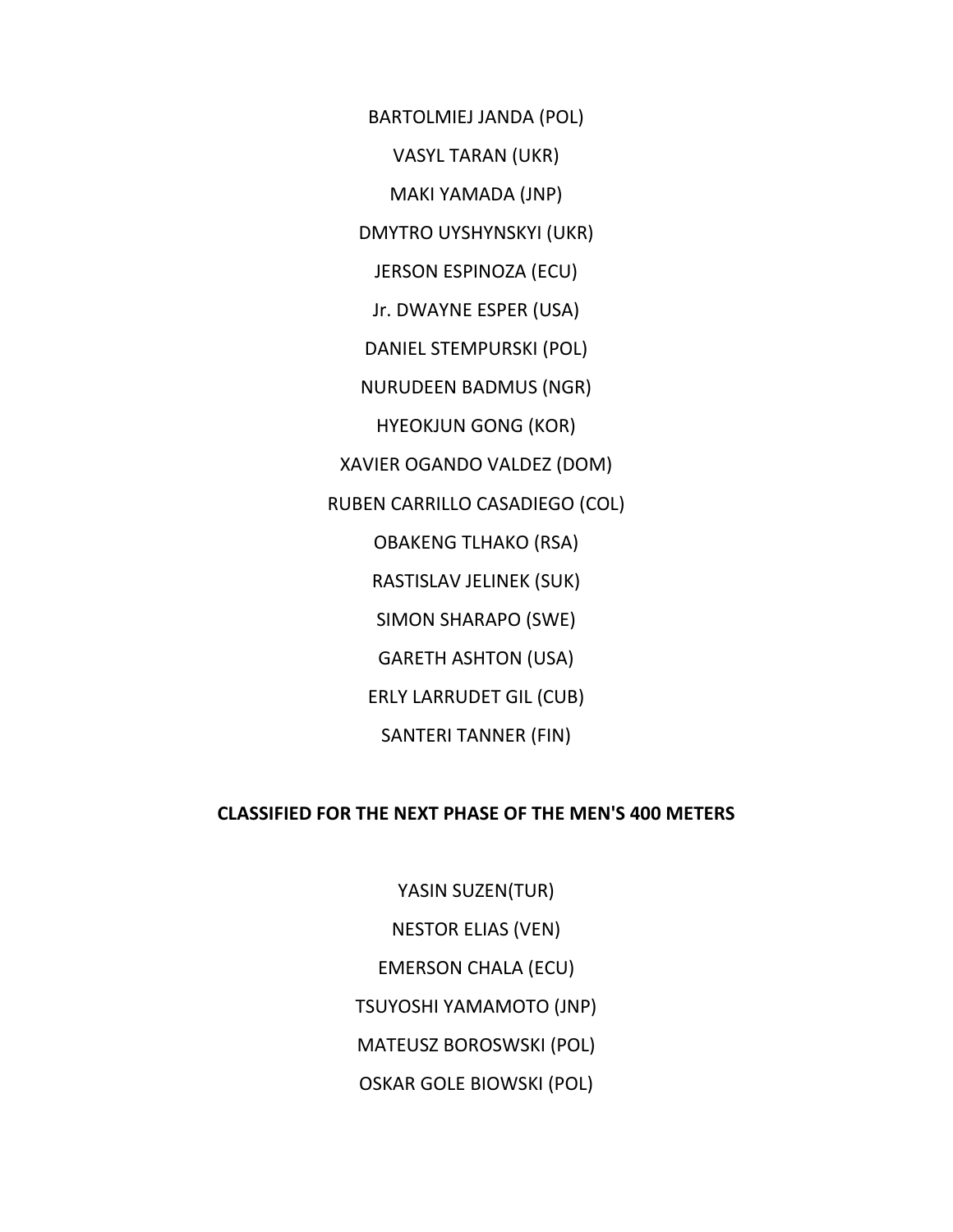AOBAKWE MPHAHLELE (RSA)

SERGII DRACH (UKR)

ROMAILSON SANTANA (BRA)

HILTON ROSALES (ECU)

SIMON MENZA (KEN)

OVER CORDOVA (ECU)

SERDAR ORTAC (TUR)

DIEGO ALVAREZ (COL)

ISAAC TONGI (KEN)

BASIM AL‐AZZAWI (IRQ)

TADEJ ENCI (SLO)

DMYTRO RUDENKO (UKR)

DOGAN BICER (TUR)

CHIMA MADUAKOR (NGR)

CHRISTOPHER MLENCIANO REYES (DOM)

OLANREWAJU OLANNIYAN (NGR)

GRZEGORZ KOTOWSKI (POL)

UCHE NWABENU (NGR)

10,000 METERS FEMALE **GOLD** LOURDES PONCE JUARES (MEX) **SILVER** SERAH KIMANI (KEN) **BRONZE** GRANCY KANDAGOR(KEN)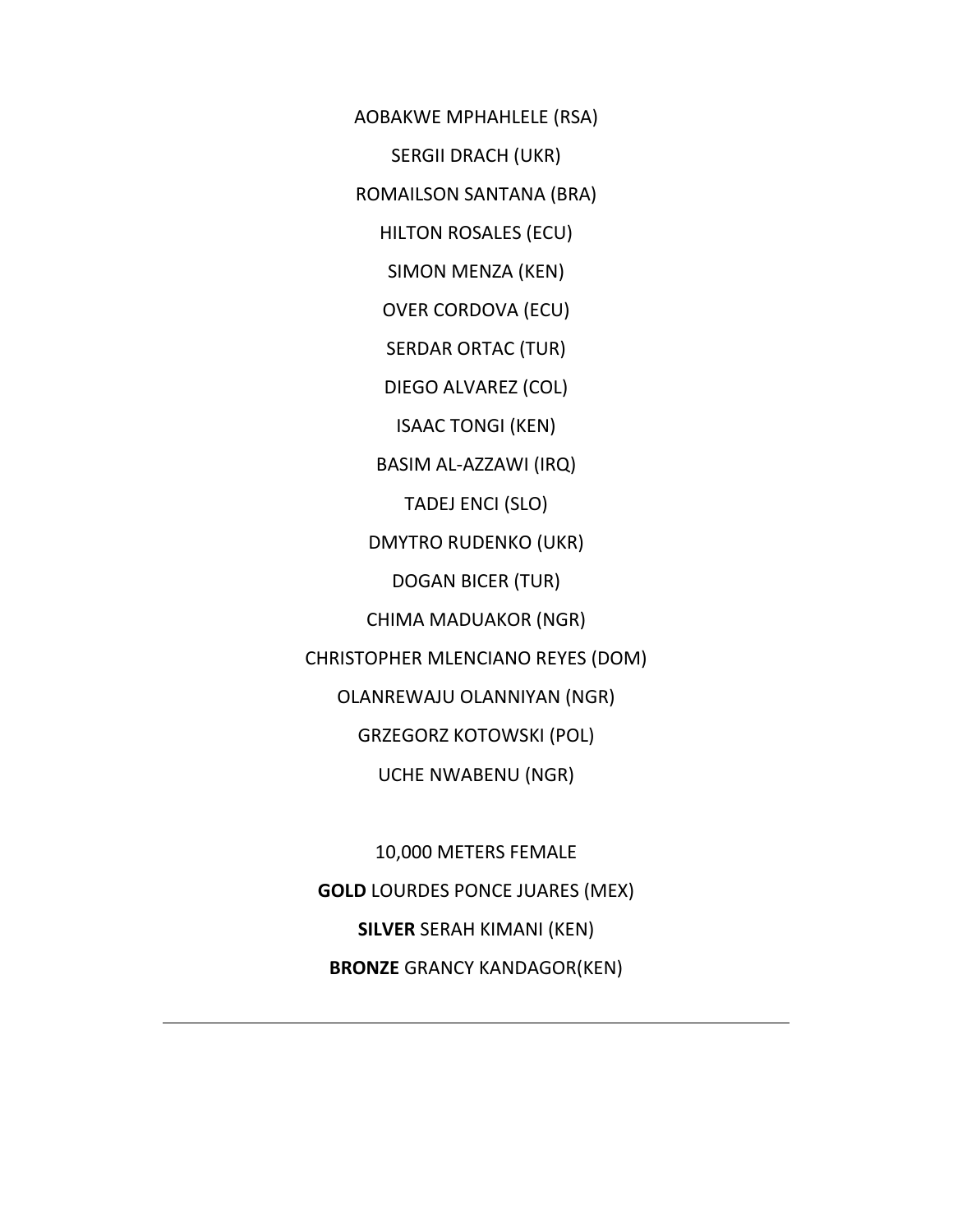#### **BASKETBALL RESULT ‐ SESI AND VASCO DA GAMA CLASSIFICATIONS**

**FEMININE**

ITALY 61 X 42 POLAND

#### **MASCULINE**

UKRAINE 88 X 53 VENEZUELA

CHINESE TAIPEI 37 X 76 GREECE

POLAND 100 X 65 ARGENTINA

LITHUANIA 98 X 36 BRAZIL

KENYA 30 X 85 ISRAEL

#### **BADMINTON ‐ CIE CLASSIFICATÓRIAS GYM**

#### **SINGLE MALE**

KAZIMIERAS DAUSKURTAS (LIT) 2 X 0 NASIR MD UDDIN (CAN) ANTOINE GASPARUTTO (FRA) 2 X 0 ROHIT BHAKER (IND) KOHEI KAKIUCHI (JPN ) 2 X 0 THUNTHANASORN THANADECHAWATTHANACHOTI (TAI) ABHINAV SHARMA (IND) 2 X 0 EDMUND SENG KEONG TEO (MAS) CHUNG‐I CHEN (TPE) X BRANDON HUYNH WO OLIVER WITTE (GER) 2 X 0 CAUA TADEU FERREIRA DA SINLVA (BRA) PETRO TAKALO (UKR) 2 X 0 HASSAN SHAFIQ (MAS) DANNY MUELLER (SUI) 2 X 0 LANCE GORDAON (CAN)

SOMPON VIBULSIRIKUL (TAI) X DIDAR YESBERGENOV (KAZ) WO

CHEN‐DING CHENG (TPE) 2 X 0 HAI DIEC (CAN)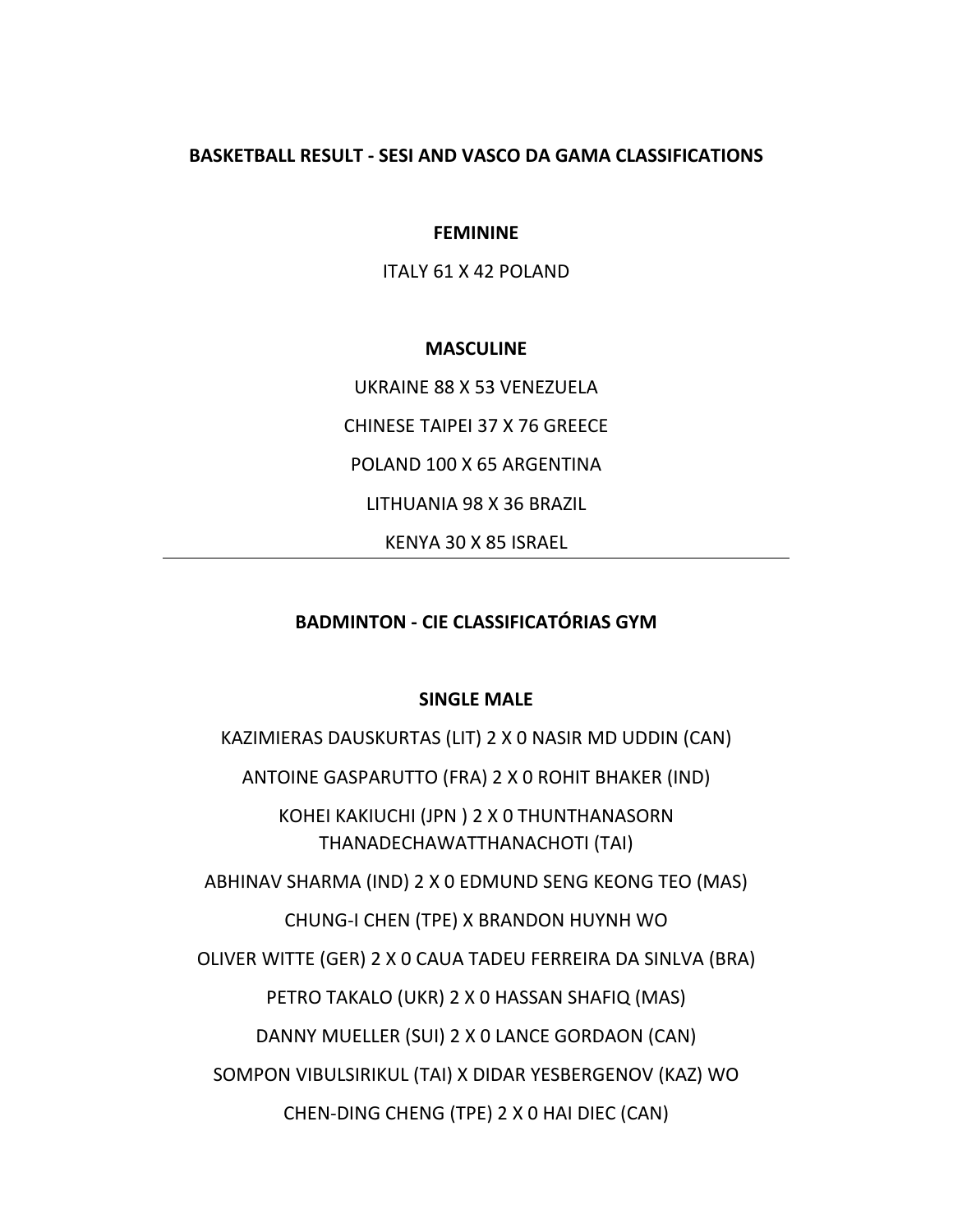#### YASUHIRO NAGAISHI (JNP) 2 X 0 TOMAS KRATKA (USA)

MYEONGSOO SEO (KOR) 2 X 0 IGNAS REZNIKAS (LIT) FURKAN BUYUKGOZE (TUR) X DARKHAN URAZALIYEV (KAZ) WO LYUDMIL GETOV (BUL) X BENOIT VIEIRA DE CARVALHO (FRA) WO ZENO BALDEGGER (SUI) 2 X 0 GABRIEL HOVELACQUE DE FARIA (BRA)

#### **SIMPLE FEMALE**

FINJA ROSENDAHI (GER) 2 X 1 JANA HAVLOVA (CZE) YAN‐RU SHEN (TPE) 2 X 0 EUN KYUNG YU (KOR) KATRIN NEUDOLT (AUT) 2 X 0 HALE NUR KUCUKSEVGILI (TUR) JUNG‐YU FAN (TPE) 2 X 0 NAPAPORN THITIKUL (TAI) MANAMI NAGAHARA (JNP) 2 X 1 SOFIIA CHERNOMOROVA (UKR) CHIAO‐YU CHIANG(TPE) 2 X 0 GWANGHUI PARK (KOR) JERLIN JAYARATCHAGAN (IND) 2 X 0 FLORIANE DUBOIS (FRA) WEI YING BOON (MAS) 2 X 0 RENATA FAUSTINO DA SILVA (BRA) AADITYA YADAV (IND) 2 X 0 SOYEONG LEE (KOR) EMMA REYMOND (FRA) 2 X 0 SUPINYA BOONNUM (TAI) AYAKA YAKABE (JNP) 2X0 MARIJA RIMKUTE (LIT) ADRIANA RISSI (ESP) 2 X 0 GAURANSHI SHARMA (IND) GIZEM NUR ULUDAG (TUR) 2 X 0 GEISA VIEIRA DE OLIVEIRA (BRA) JANA HAVLOVA (CZE) 2 X 0 AMANDA FERREIRA SANCHES (BRA) PRETEND ROSENDAHL (GER) 2 X 1 BOOTH ZYMANTAITE (LIT)

#### **MALE DOUBLE**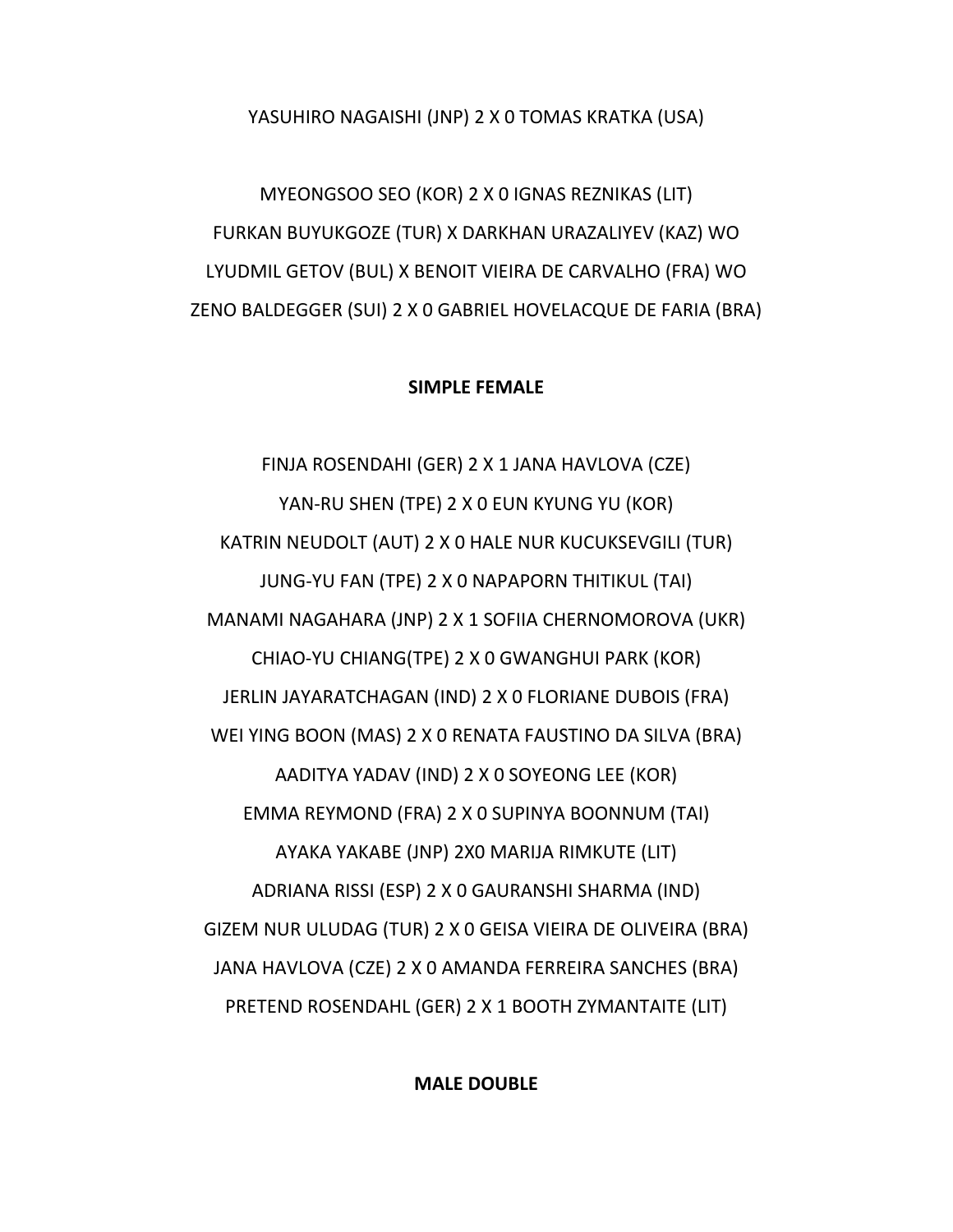### ZENO BALDEGGER / MARVIN MUELLER (SUI) X DARKHAN URAZALIYEV / DIDAR YESBERGENOV WO

ROHIT BHAKER/MAHESH MAHESH(IND) 2 X 0 HAI DIEC/NASIR MD UDDIN (CAN)

# THUNTHANASORN THANADECHAWATTHANACHOTI /SOMPON VIBULSIKIKUL(TAI) 2 X 0 CAUA TADEU FERREIRA DA SILVA / GABRIEL HOVELACQUE DE FARIAS (BRA)

YUYA ITO / YASUHIORO NAGAISHI (JNP) 2 X 0 TOMAS KRATKA / JAY YANG (USA)

## ANTOINE GASPARUTTO /TITOUAN KEIFFER (FRA) 2 X 0 LYUDMIL GETOV/ALEKS YOUDANOV(BUL)

CHUNG‐I CHEN/CHEN‐ING CHENG (TPE) 2 X 0 SUNHO JUNG /KYUNGDUK SHIN (KOR)

# HASSAN SHAFIQ/EDMUND SENG KEONG TEO (MAS) X FURKAN BUYUKGOZE/DOGUKAN YILMAZ(TUR)

SIRIWAT MAATTAYANUMAT/ITTIKON PUNYAANGAM (TAI) X DARKHAN URAZALIYEV/DIDAR YESBERGENOV (KAZ) WO

> CHUNG‐I CHEN/CHEN‐DING CHENG(TAI) 2 X THE SUNHO JUNG/KYUNGDUK (KOR)

FURKAN BUYUKGOZE/DOGUKAN YILMAZ (TUR) 2 X 0 HASSAN SHAFIQ/EDMUND SENG KEONG TEO (MAS)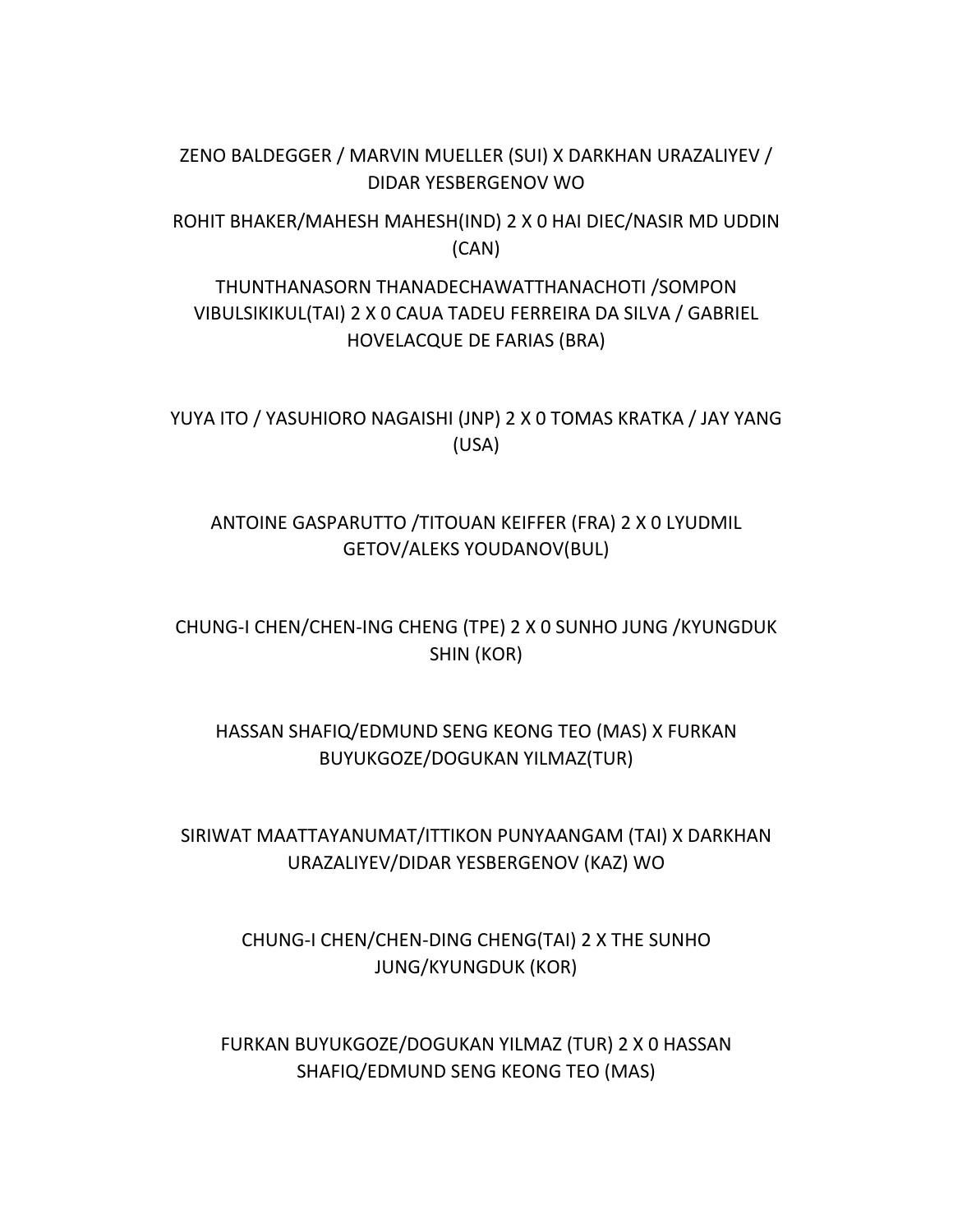## SIRIWAT MATTAYANUMAT / ITTIKON PUNYANGAM (TAI) X DARKHAN URAZALIYEV/DIDAR YESBERGENOV (KAZ) WO

KAZIMIERAS DAUSKURTAS/IGNAS REZNIKAS (LIT) 2 X 0 HAI DIEC / NASIR MD UDDIN (CAN)

# MASAAKI NUMAKURA / AYUMU OHTA (UKR) 2 X 0 THUNTHANASORN THANADECHAWATTHANACHOTI / SOMPON VIBULSIRIKUL (TAI)

HRITIK ANAND /ABHINAV SHARMA (IND) X ANTOINE GASPARUTTO/ TITOUAN KEIFFER (FRA)

SUNHO JUNG / KYUNGDUK SHIN (KOR) 2 X 0 DANIEL MUELLER / DANNY MUELLER (SUI)

HASSAN SHAFIQ /EDMUND SENG KEONG TEO (MAS) X LANCE GORDON / BRANDON HUYNH(CAN) WO

SIRIWAT MATTAYANUMAT/ITTIKON PUNYANGAM(TAI) 2X 0 ZENO BALDEGGER/MARVINMUELLER (CAN)

#### **FEMALE DOUBLE**

EMILIJA UNTE/VAIVA ZYMANTAITE ((LIT) 2 X 0 AMANDA FERREIRA SANCHES/CYNTHIA QUIRINO SILVA (BRA)

RENATA FAUSTINO DA SILVA / GEISA VIEIRA DE OLIVEIRA (BRA) 2 X 0 LOISE BERNARD / EMMA REYMOND (FRA)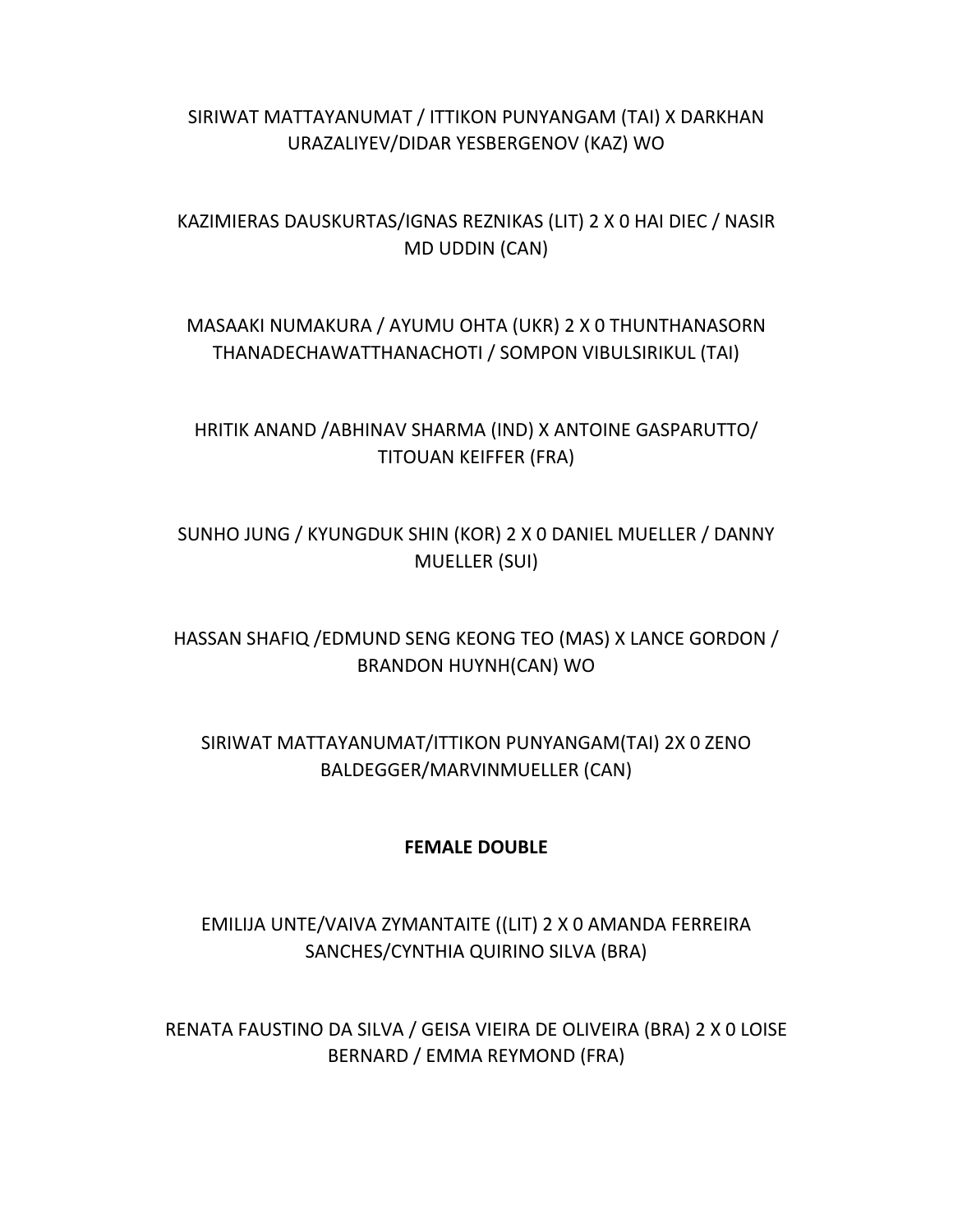## CHIAO‐ YU CHIANG/ YI LIN (TPE) 2 X 1 GAURANSHI SHARMA/ AADITYA YADAV(IND)

## JERLIN JAYARATCHAGAN/SHREYA SINGLA (IND) X AURELIJA RAMANECKAITE/MARIJA RIMKUTE(LIT) WO

# SOYEONG LEE/ EUN KYUNG YU (KOR) 2X 0 HALE NUR KUCUKSEVGILI/GIZEM NUR ULUDAG (TUR)

## SOFIIA CHERNOMOROVA/BOHDANA HUBANOVA (UKR) 2 X 0 SUPINYA BOONNUM/NAPAPORN THITIKUL(TAI)

## JUNG‐YU FAN/ YAN –RU SHEN (TPE) 2 X 0 LOUISE BERNARD/ EMMA EYMOND (FRA)

# MANAMI NAGAHARA / CHIHIRO NUMAKURA (JNP) 2 X 0 AMANDA FERREIRA SANCHES / CYNTHIA QUIRINO SILVA (BRA)

WEIN YIN BOON/ ZU TUNG FOO (MAS) 2 X 0 CHIAO ‐ YU CHIANG/ YI LIN (TPE)

JERLIN JAYARATCHAGAN/SHREYA SINGLA (IND) 2 X 1 AYAKA YAKABE/ MAI YAKABE (JNP)

# MYEONGSOO SEO / JISOO WOO(KOR) 2 X 0 YUYA ITO / YASUHIRO NAGAISHI (JNP)

SOFIIA CHERNOMOROVA/BOHDANA HUBANOVA (UKR) 2 X 0 SOYEONG LEE/ EUN KYUNG YU(KOR)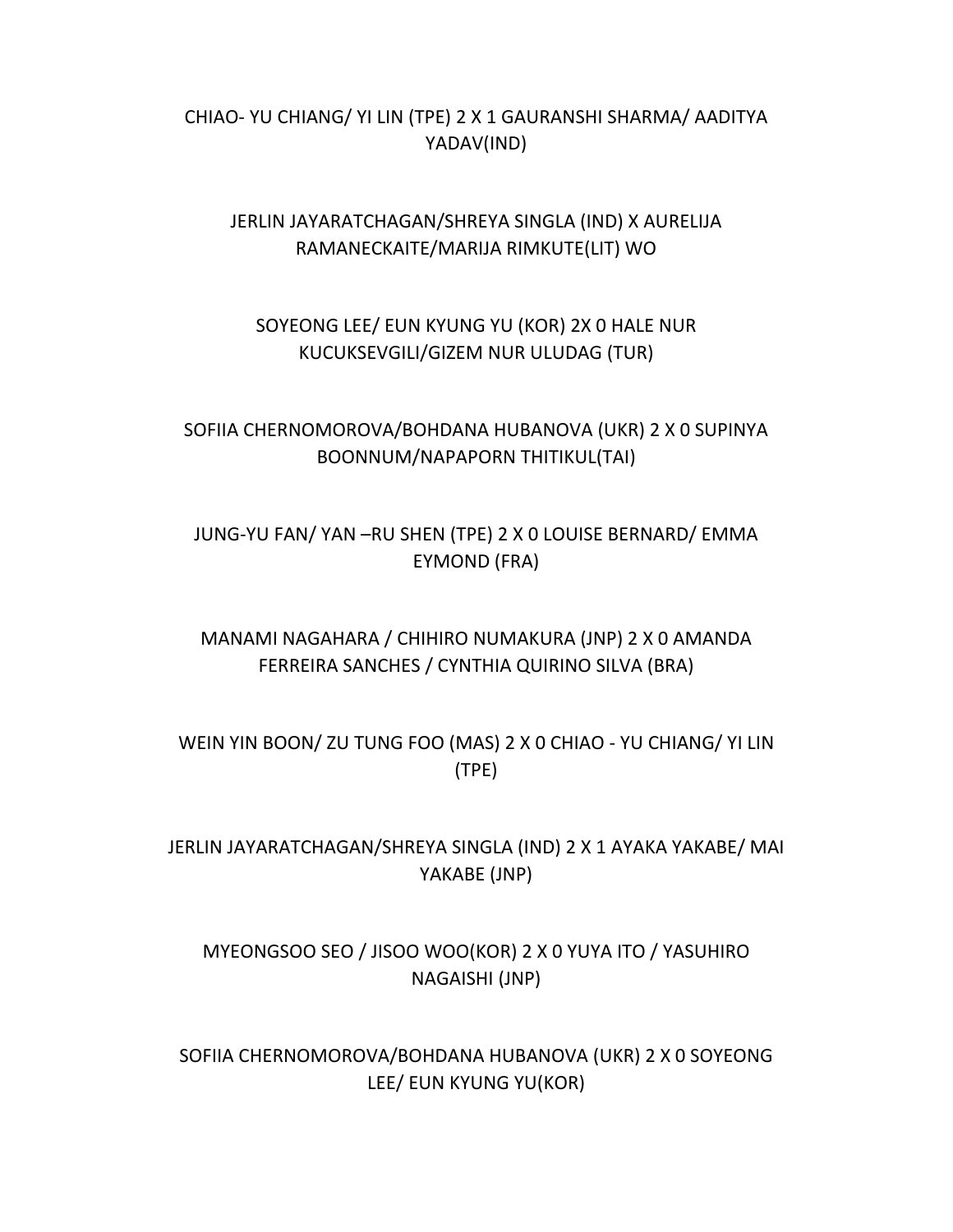### HALE NUR KUCUKSEVGILI/GIZEM NUR ULUDAG (TUR) 2 X 0 SUPINYA BOONNUM/NAPAPORN THITIKUL (Tai)

## JUNG‐YU FAN/YAN‐RU SHEN(TPE)2 X 0 RENATA FAUSTINO DA SILVA/GELSA VIEIRA DE OLIVEIRA(BRA)

# MANAMI NAGAHARA/CHIHIRO NUMAKURA (JNP) 2 X 0 EMILIJA UNTE/VAIVA ZYMANTAITE(LIT)

WEI YING BOON/ZU TUNG FOO (MAS) 2 X 0 GAURANSHI SHARMA/ AADITYA YADAV (IND)

**WOMEN'S FOOTBALL ‐ CLASSIFICATIONS**

JAPAN 0 X 1 UNITED STATES

POLAND 11 X 0 KENYA

‐‐‐‐‐‐‐‐‐‐‐‐‐‐‐‐‐‐‐‐‐‐‐‐‐‐‐‐‐‐‐‐‐‐‐‐‐‐‐‐‐‐‐‐‐‐‐‐‐‐‐‐‐‐‐‐‐‐‐‐‐‐‐‐‐‐‐‐‐‐‐‐‐‐‐‐‐‐‐‐‐‐‐‐‐‐‐‐‐‐‐‐‐‐‐‐‐‐‐

**MEN'S HANDBALL ‐ CLASSIFICATORY UCS**

GERMANY 43 X 17 KENYA

CROATIA 41 X 13 GHANA

**SWIMMING – YOUTH RECREATION AWARD**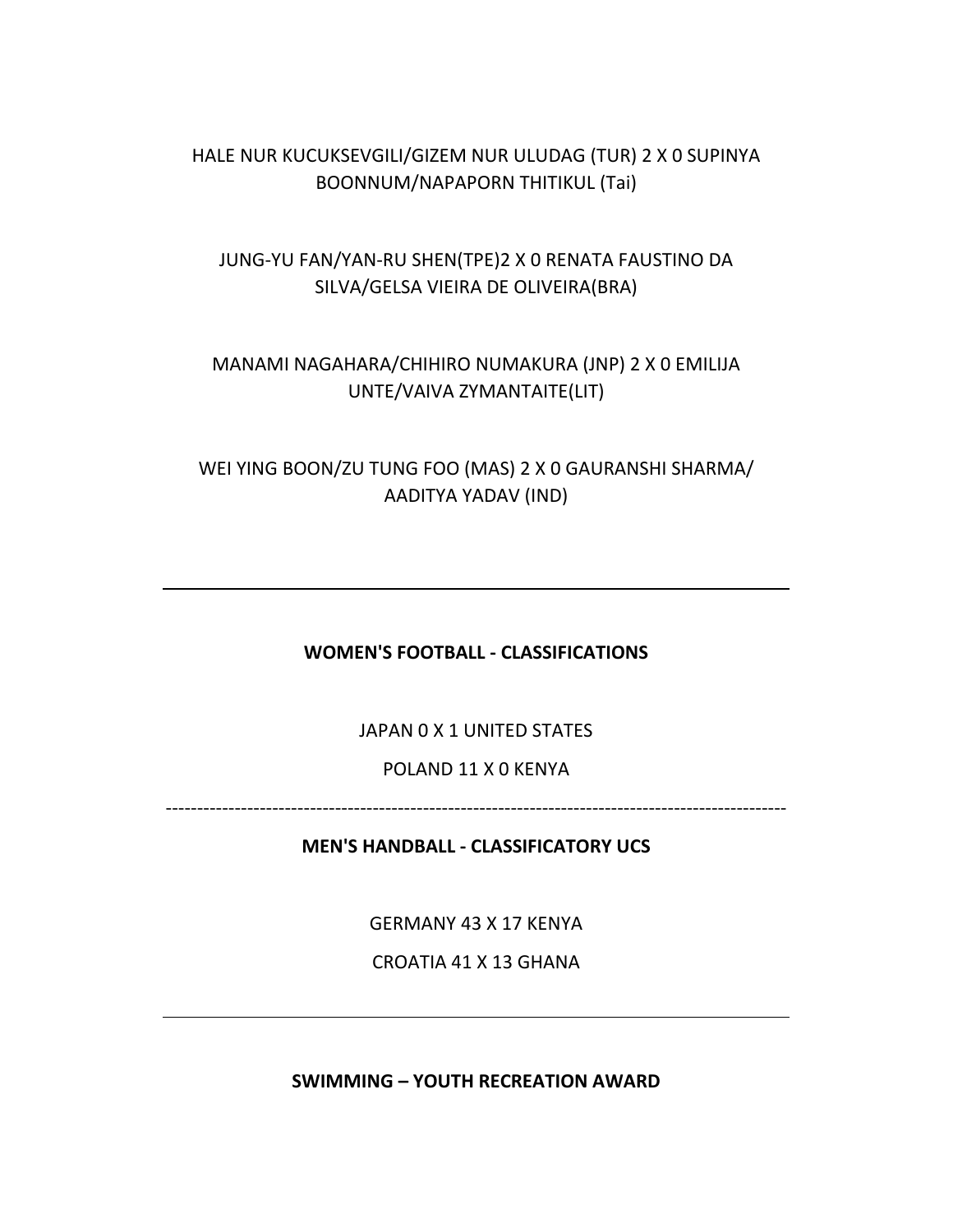**400 METERS INDIVIDUAL FEMALE MEDLEY GOLD** CRONK CARLI ELIZABETH (USA) **SILVER** DRAGAN JULIA (POL) **BRONZ**E MAKHNYK ANITA (UKR)

**200 METERS MALE COAST GOLD** KOLOMIITS OLEKSIL (UKR) **SILVER** HRYSTENKO VLADYSLAV (UKR) **BRONZE** PLETENETS DANIEL ALEXEY (USA)

**100 METERS FREE FEMALE GOLD** EMBREKTE ZANE (LAT) **SILVER** MARAGNO SARA (ITA) **BRONZE** THOMPSON BROOKE (USA)

**200 METERS FREE MALE GOLD** IBARA RYUTARO (JPN) **SILVER** FUJIHARA SATOI (JPN) **BRONZE** KABBACH GUILHERME MAIA (BRA)

> **800 METERS FREE FEMALE GOLD** DRAGAN JULIA (POL) **NOEMI** CANINE SILVER (ITA) **BRONZE** DIDDORO JESSICA (ITA)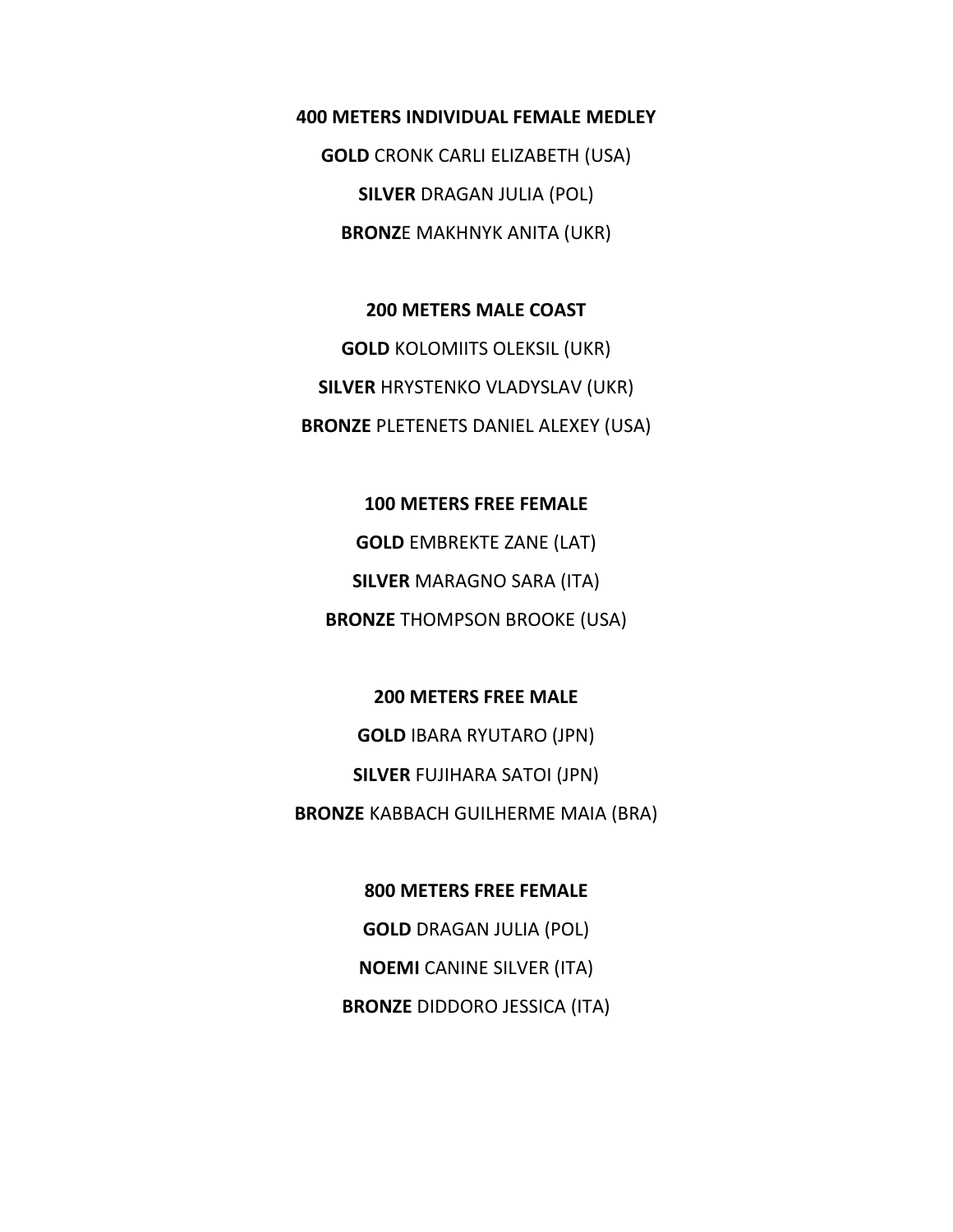**400 FEMALE MEDLEY GOLD** UNITED STATES MASENGALE EMILY RENE WEATHERBY KAITLYN ROSE CRONK CARLI ELIZABETH THOMPSOPM BROOKE ELIZABETH

**SILVER** UKRAINE

VERNYBA VALERIIA TERESHCHENKO IRYNA MAKHNYK ANITA TARASENKO DARIA

**BRONZE** POLAND

JARZEWICZ KLAUDIA

CHMIELEWSKA JULIA MAGDALENA

DRAGAN JULIA

NOWICKA WERONIKA

‐‐‐‐‐‐‐‐‐‐‐‐‐‐‐‐‐‐‐‐‐‐‐‐‐‐‐‐‐‐‐‐‐‐‐‐‐‐‐‐‐‐‐‐‐‐‐‐‐‐‐‐‐‐‐‐‐‐‐‐‐‐‐‐‐‐‐‐‐‐‐‐‐‐‐‐‐‐‐‐‐‐‐‐‐‐‐‐‐‐‐‐‐‐‐‐‐‐‐

**ORIENTEERING SPRINT RELAY – RETREAT FOR YOUTH AWARDS**

**SPRINT RELAY**

**GOLD** UKRAINE

MELNYK IANA

LEVIN DMYTRO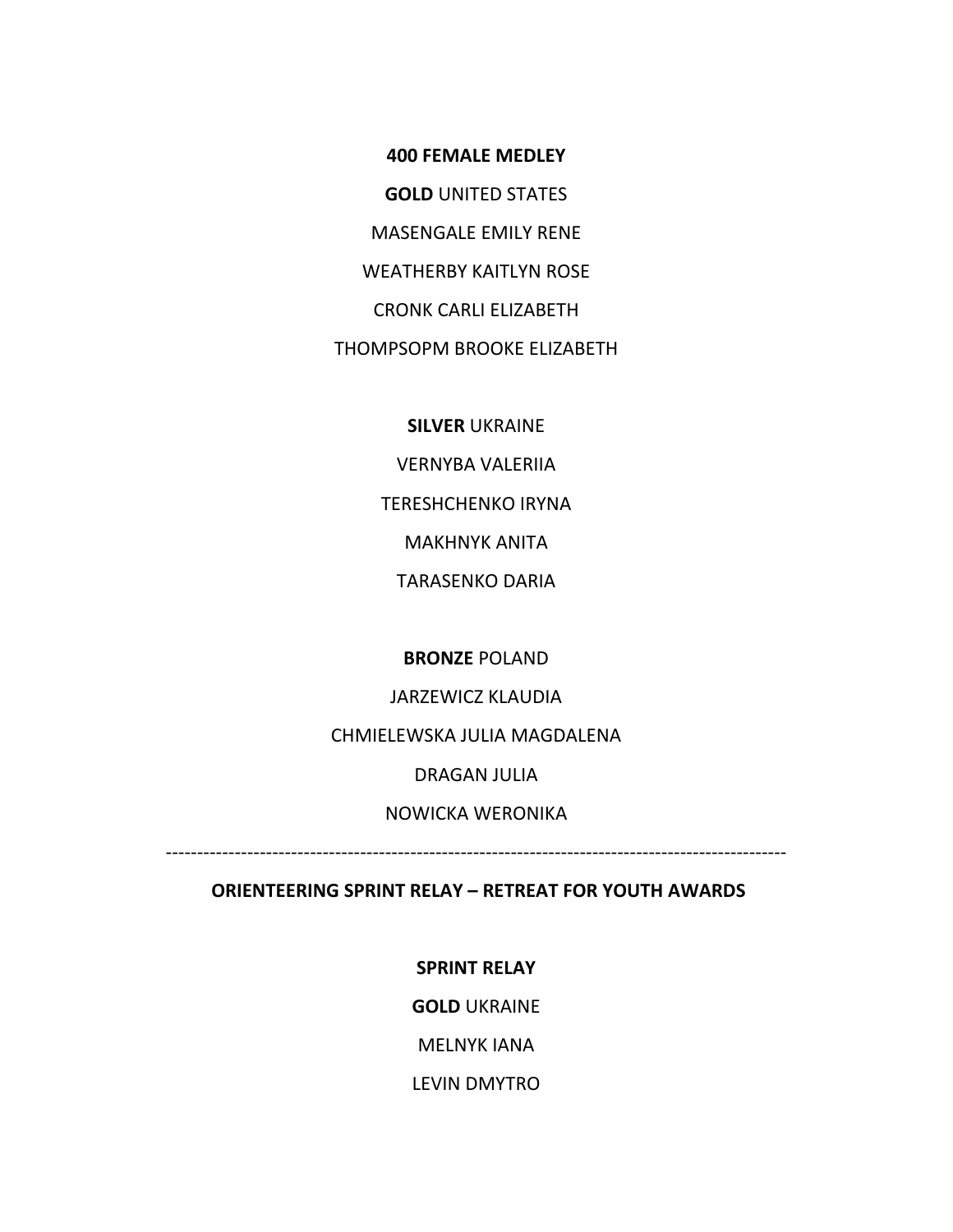PLAKHOTNIK DMYTRO

#### ANDROSOVVYCH HANNA

**SILVER** LITHUANIA ATGALAINE ADRIJA VOLUNGEVICIUS BLANKETS TUMAITIS DONATAS DIRZIUTE GEDVILE

**BRONZE** CZECH REPUBLIC

PANGRACOVA MARIE

SEMERAD JAN

SPILKA MAREK

PANGRACOVA ANNA

#### **TAEKOWDO – UCS AWARD**

**MALE A ‐58 Kg**

**GOLD** SHARIFIMANESH ALIREZA (IRI)

**SILVER** BILICI MUHAMMED (TUR)

**BRONZE** ABDRASH AYAN (KAZ)

**BRONZE** LEE RO WOON (KOR)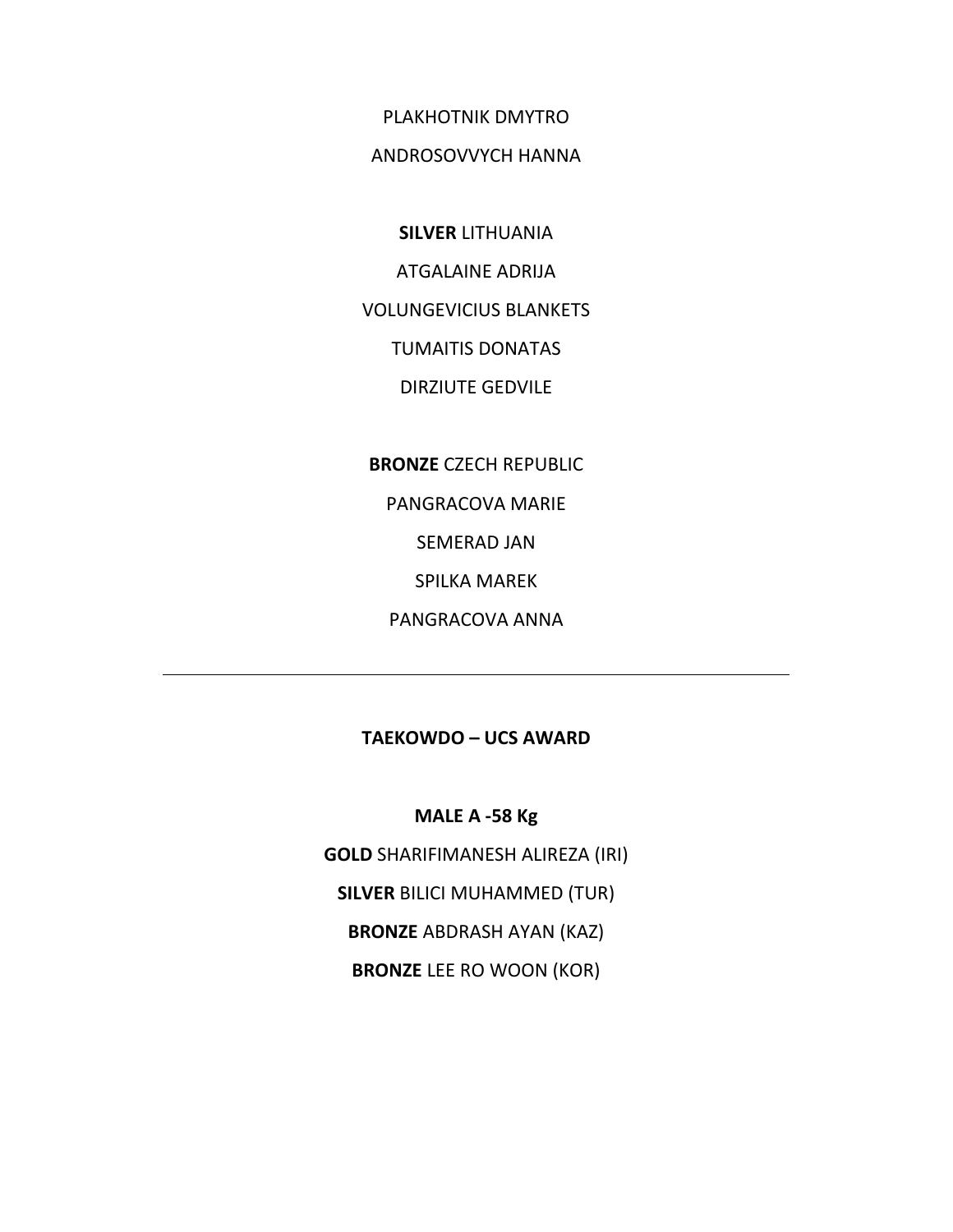**MALE A ‐ 68 Kg**

**GOLD** LIOTSOS PAVLOS (GRE) **SILVER** TUNA AHMET HAKAN (TUR) **BRONZE** AMIRI BEHZAD (IRI) **BRONZE** ZHAKIP NURDAULET (KAZ)

**FEMALE A ‐ ‐49 Kg GOLD** YAZICI MERVE (TUR) **SILVER** GOLES PETRA (CRO) **BRONZE** KHOSHHVAL MARZIYEH (IRI) **BRONZE** TOJIBOEVA DILBAR (UZB)

**FEMALE A ‐ ‐57 Kg GOLD** ZOLEIKANI FATEMEHZAHRA (IRI) **SILVER** CANLI SELMA (TUR) **BRONZE** ESHMIRZAEVA GUZAL (UZB) **BRONZE** MARSBEKOVA BERMET (KGZ)

‐‐‐‐‐‐‐‐‐‐‐‐‐‐‐‐‐‐‐‐‐‐‐‐‐‐‐‐‐‐‐‐‐‐‐‐‐‐‐‐‐‐‐‐‐‐‐‐‐‐‐‐‐‐‐‐‐‐‐‐‐‐‐‐‐‐‐‐‐‐‐‐‐‐‐‐‐‐‐‐‐‐‐‐‐‐‐‐‐

**TENNIS – CLASSIFYING YOUTH RECREATION**

#### **SINGLE MALE**

JAROSLAV SMEDEK (CZE) 2 X 0 DHANANJAY DUBEY (IND)

GABOR MATHE (HUN) 2 X 0 VINCENT NOVELLI (FRA)

PRITHVI SEKHAR (IND) 2 X 0 MAREK VACO (SVK) 2 X 0 EMIR VATANSEVER (TUR)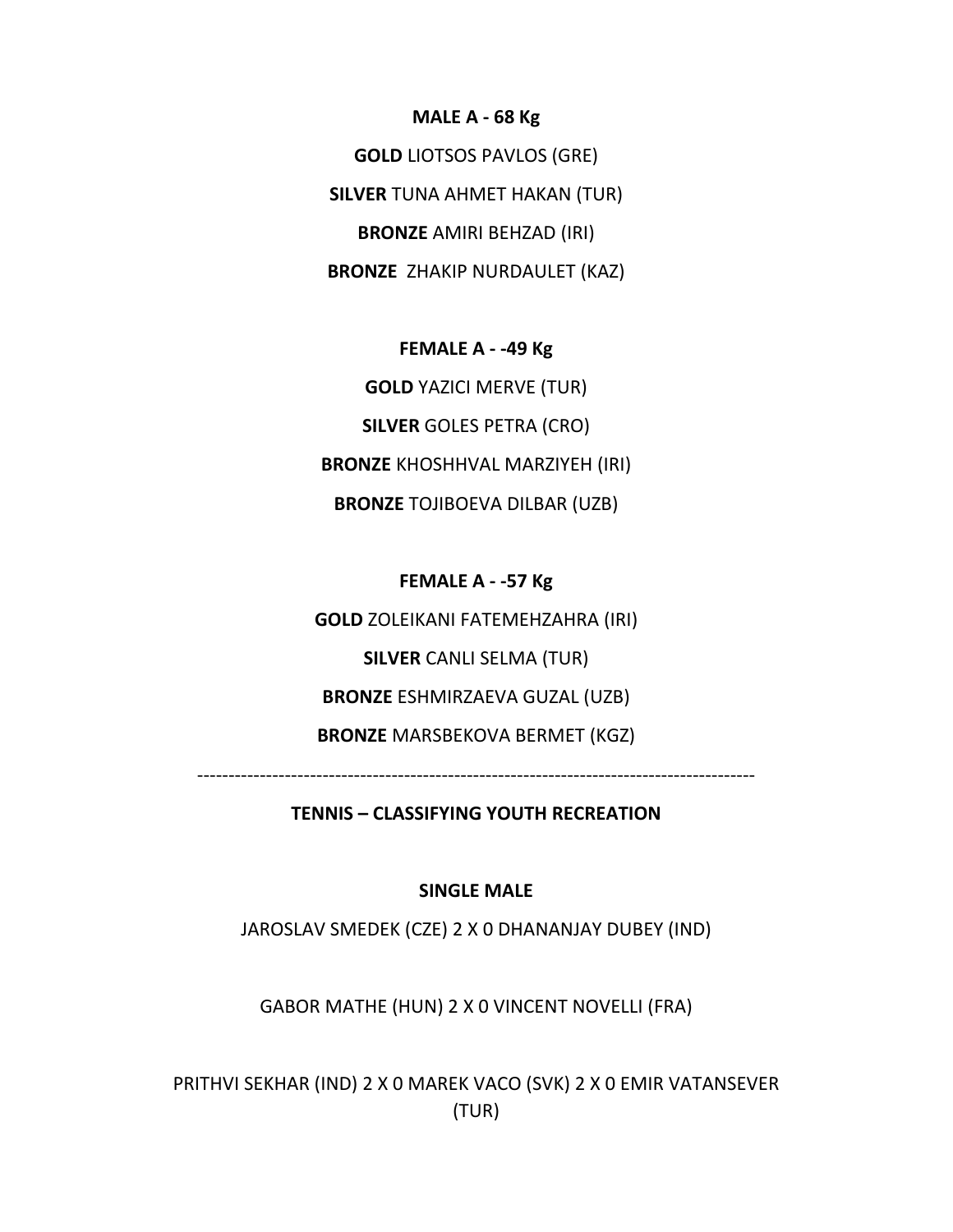### MARINO HEGL (SLO) 2 X 0 EMIR VATANSEVER (TUR)

### MAXIME SANCHEZ (FRA) X SEBASTIAN SCHAEFFER (GER)

MARTIN HONG (CAN) X MIKAEL ALIX LAURENT (FRAN)

GRIGORIOS SAMARTSIDIS (GRE) 2 X 0SERCAN YESILOVA (TUR)

ANDRES SEBASTIAN VASZQUEZ (QUE) 2 X 0 ALFREDO LUÍS GALVEZ (USA)

### **MIXED DOUBLE**

# JENNIFER LAMBERT/MAXIME SANCHEZ (FRA)2 X 0 OLGA MELGAREJO/ GABRIEL ALVES (URG)

CHIA‐WEN LIN / CHUN‐WEI WANG (TPE) 2 X 0 JANA JANOSIKOVA / MAREK VACO (SVK)

> BHAVANI KEDIA / DHANANJAY DUBEY(IND) 2 X0 LIGAL ITACH/DINASTIKOLESOV REYNLIB(ISR)

TUTEM BANGUOGLU/EMIR VATANSEVER(TUR) 2 X 0 ROTEM ASHKENAZY/KFIR BEM HAMO (ISR)

 KATERIA BLASCIKOVA/ JAROSLAV SMEDEK (CZE) 2 X 0 VASILIKI KALOGEROPOULOU/GRIGORIOS SAMARTSIDIS(GRE)

‐‐‐‐‐‐‐‐‐‐‐‐‐‐‐‐‐‐‐‐‐‐‐‐‐‐‐‐‐‐‐‐‐‐‐‐‐‐‐‐‐‐‐‐‐‐‐‐‐‐‐‐‐‐‐‐‐‐‐‐‐‐‐‐‐‐‐‐‐‐‐‐‐‐‐‐‐‐‐‐‐‐‐‐‐‐‐‐‐‐‐‐‐‐‐‐‐‐‐